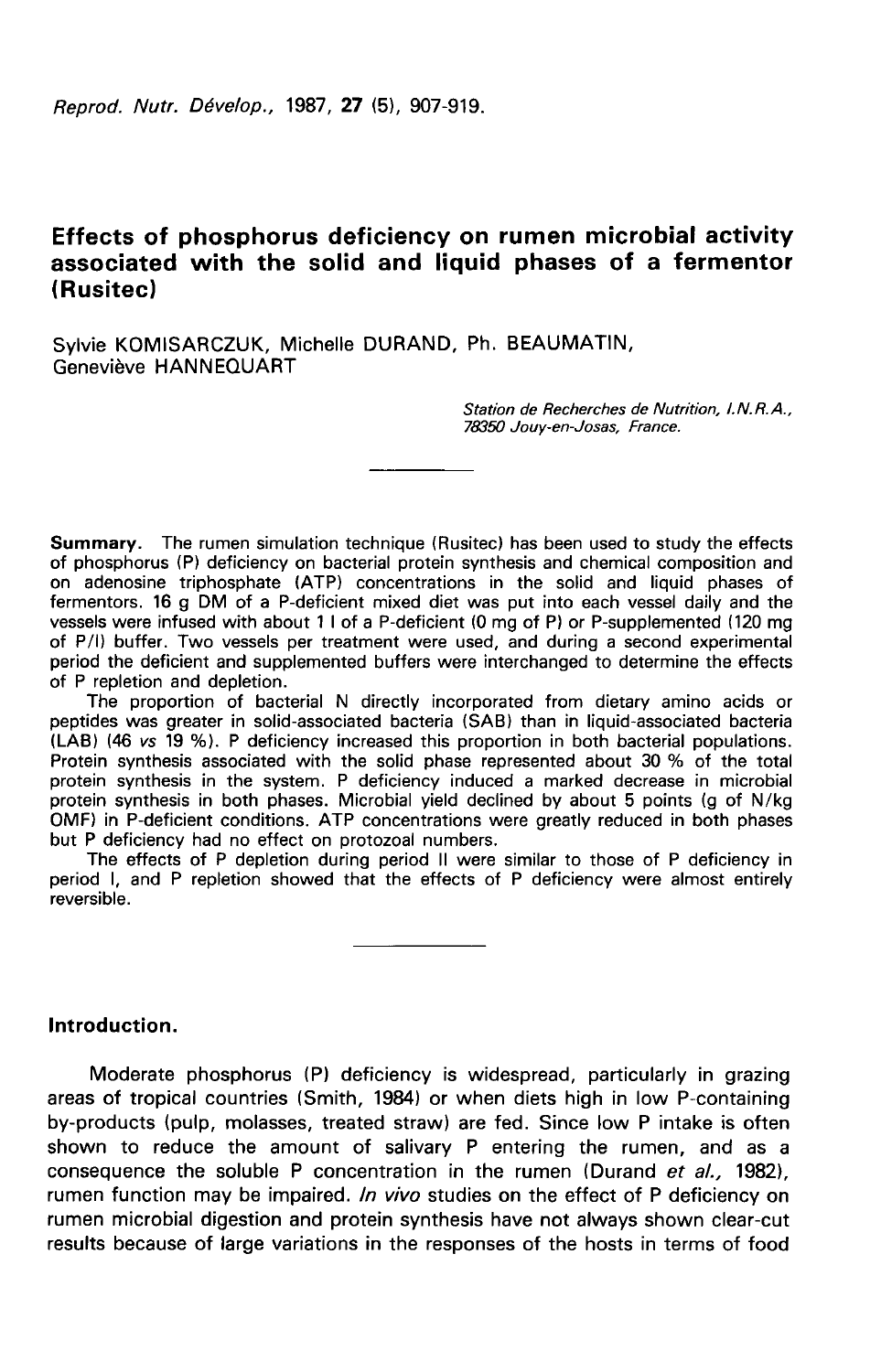intake and endogenous P return (Witt and Owens, 1983 ; Milton and Ternouth, 1985). However, some authors using semi-purified diets have pointed out the clear-cut effect of reduced P intake on the degradative capacities of rumen microbes (Farries and Krasnodebska, 1972; Durand et al., 1983), urea N utilization (Durand et al., 1983 ; Höller, Breves and Martens, 1983) and microbial N turnover (Lessmann, Breves and Höller, 1985 ; Breves, Höller and Lessman, 19851.

Recently, a range of inorganic phosphorus concentrations was experimented (Komisarczuk, Merry and McAllan, 1987) using a continuous culture rumen stimulation technique developed by Hoover, Crooker and Sniffen (1976), modified by Merry, Smith and McAllan (1987). In terms of P requirements of the rumen microbial population, results showed a different requirement for fibre digestion than for protein synthesis. Adenosine triphosphate (ATP) concentrations and cellulose digestion were the most affected by P depletion. However, this technique involving a continuous food supply optimized fermentation compared to in vivo conditions. Furthermore, the microbial biomass of each solid and liquid phase was not differentiated. Another type of continuous culture system, the rumen stimulation technique (Rusitec), designed by Czerkawski and Breckenridge (1977), allows a longer retention time of the solid material and could reproduce better in vivo digestion characteristics. Also, with this system the solid and liquid phases could be easily separated.

In the present work, the Rusitec was used to determine the role of P on microbial activity associated with the two main compartments of the rumen. The composition of the low-P diet used as a substrate was similar to that used by Komisarczuk, Merry and McAllan (1987). Data concerning the digestive parameters (organic matter and cell wall degradation, volatile fatty acids and gas production) have been published elsewhere (Komisarczuk et al., 1986). The results reported here deal with the effects of P deficiency on bacterial chemical composition, growth and ATP concentration.

## Material and methods.

lnoculum source. ― Six « Ile-de-France » wethers weighing 50 to 60 kg and fitted with permanent rumen cannulae, were used as donors. They were fed a pelleted diet of chopped barley straw (0.477), sugar beet pulp (0.284), tapioca (0.195), urea (0.032) and a mineral and vitamin mixture (0.012). The latter supplied the following amounts per kg of air-dried feed : P, 2.35 g ; Mg, 0.42 g ; Zn, 68 mg ; Mn, 60 mg ; Cu, 0.9 mg ; Co, 0.9 mg ; 1, 0.7 mg ; Se, 0.16 mg ; vitamin A, 180 IU ; vitamin D<sub>3</sub>, 6 IU ; vitamin E, 0.6 IU ; thiamin chlorhydrate, 0.14 mg. The diet was given at a level of 1.1 kg of air-dried feed/day in two equal portions at 09.00 and 17.00 h and supplied 23.8 g of N, 3.52 g of P and 9.4 MJ of metabolizable energy/day, which was sufficient for maintenance requirements.

Samples of rumen contents (about 1 I/animal) were taken by gentle suction about 2 h after the morning meal. They were pooled and strained through four layers of surgical gauze.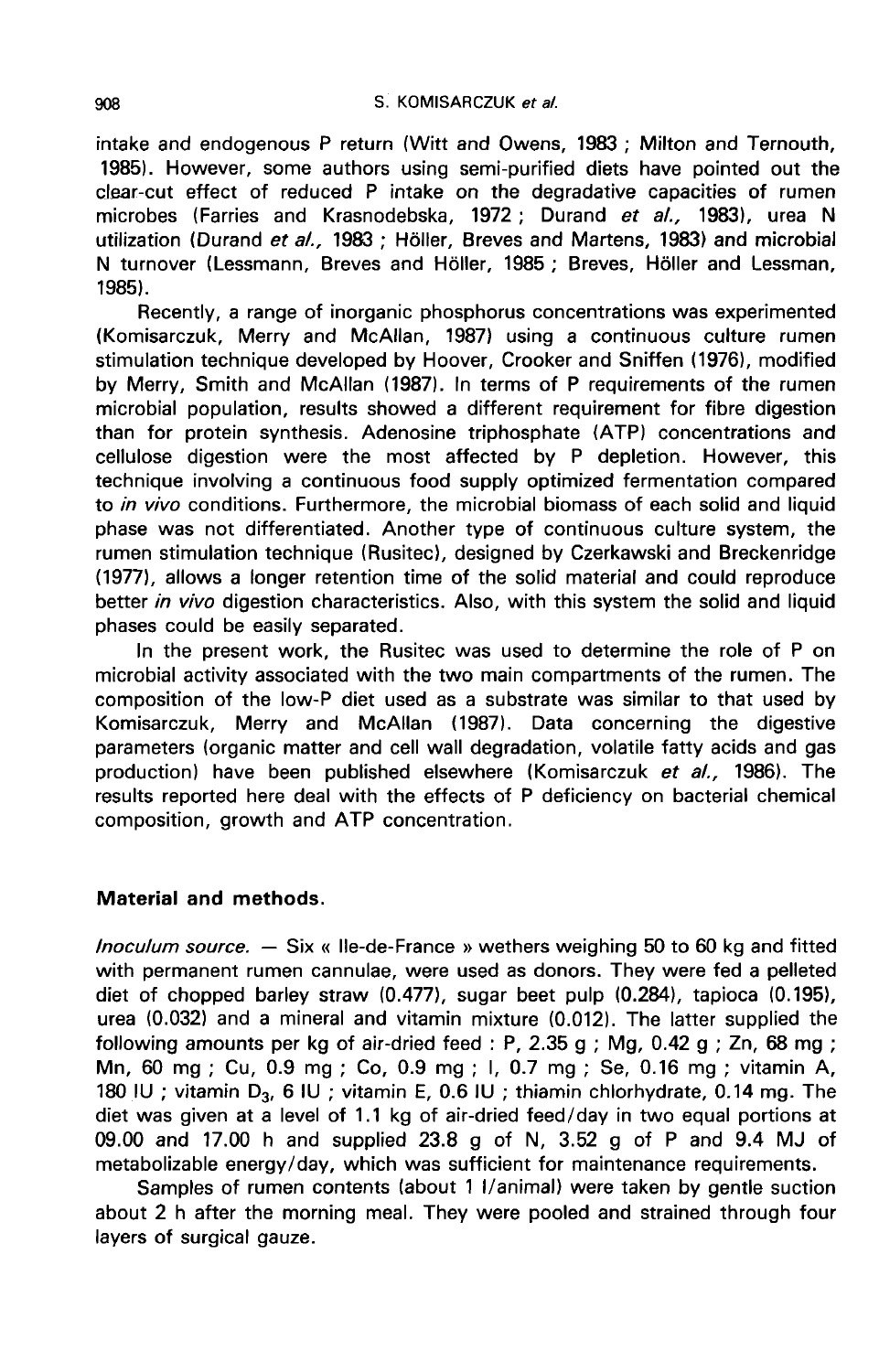Continuous culture apparatus and its operation.  $-$  The semi-continuous culture system built in our workshop was adapted from Czerkawski and Breckenridge (1977). Four 1 /liter vessels (V1, V2, V3, V4) were used. The general procedure for starting and running the system has been described by Czerkawski (1984). The experiment was started by placing 80 g of solid digesta in one nylon bag, a solid pelleted feed (16 g DM) in a second bag, and then filling the reaction vessel with 500 ml of strained rumen liquid containing about 500 mg of Pill. The volume of the fermentors was adjusted to 1 liter with buffer. After 24 h, the solid inoculum was removed and a new food bag was placed in the vessel. Subsequently, the older bag was removed every day and a new one was placed in the vessel so that each bag remained 2 days in the vessel. The nylon bags used (size : 160  $\times$ 80 mm) were made from a fine material  $(*)$  (150- $\mu$ m pore size). The pelleted feed was P-deficient (1.17 g of P/kg DM) and contained barley straw (0.50), sugar beet pulp  $(0.29)$  and tapioca  $(0.21)$ . Table 1 gives the chemical analysis of the diet and the daily input of its main elements in one nylon bag. Liquid turnover rate was determined by continuous infusion of a buffer at a rate of 1 I/day/vessel. Therefore, one bag of feed corresponded to about 1 liter of liquid effluent.

#### TABLE 1

|                         | Chemical composition<br>(g/kg) | Daily input<br>(g/bag) |  |
|-------------------------|--------------------------------|------------------------|--|
| Dry matter              | 924.00                         | 16.17                  |  |
| Organic matter          | 865.00                         | 15.15                  |  |
| Phosphorus              | 1.17                           | 0.018                  |  |
| Total nitrogen          | 9.10                           | 0.15                   |  |
| Hemicellulose (NDF-ADF) | 242.00                         | 3.62                   |  |
| Cellulose (ADF-lignin)  | 303.00                         | 4.53                   |  |
| Lignin                  | 41.53                          | 0.62                   |  |

Chemical composition and daily input of the experimental diet.

*Experimental procedure.*  $-$  The study was divided into two periods. During the first one (1), V1 and V2 were infused with the control buffer contained 120 mg of P/I and V3 and V4 with the P-deficient buffer. The compositions of these two solutions are given in table 2. In the P-deficient buffer the phosphate removed was replaced by sodium carbonate and sodium chloride to maintain the same buffering capacity and osmolarity. Six days were allowed for equilibration and 11 for sampling. The second period (11) started on Day 17 ; the control and Pdeficient buffers were interchanged so that the previously P-deficient vessels (V3 and V4) were the P-repleted ones and the control vessels (V1 and V2) the Pdepleted ones. Samples were taken after a new equilibration period of 4 days, judged sufficient from the volatile fatty acid (VFA) production which stabilized.

<sup>(\*)</sup> Tripette et Renaud, 39, rue J.-J. Rousseau, 75038 Paris Cedex 01.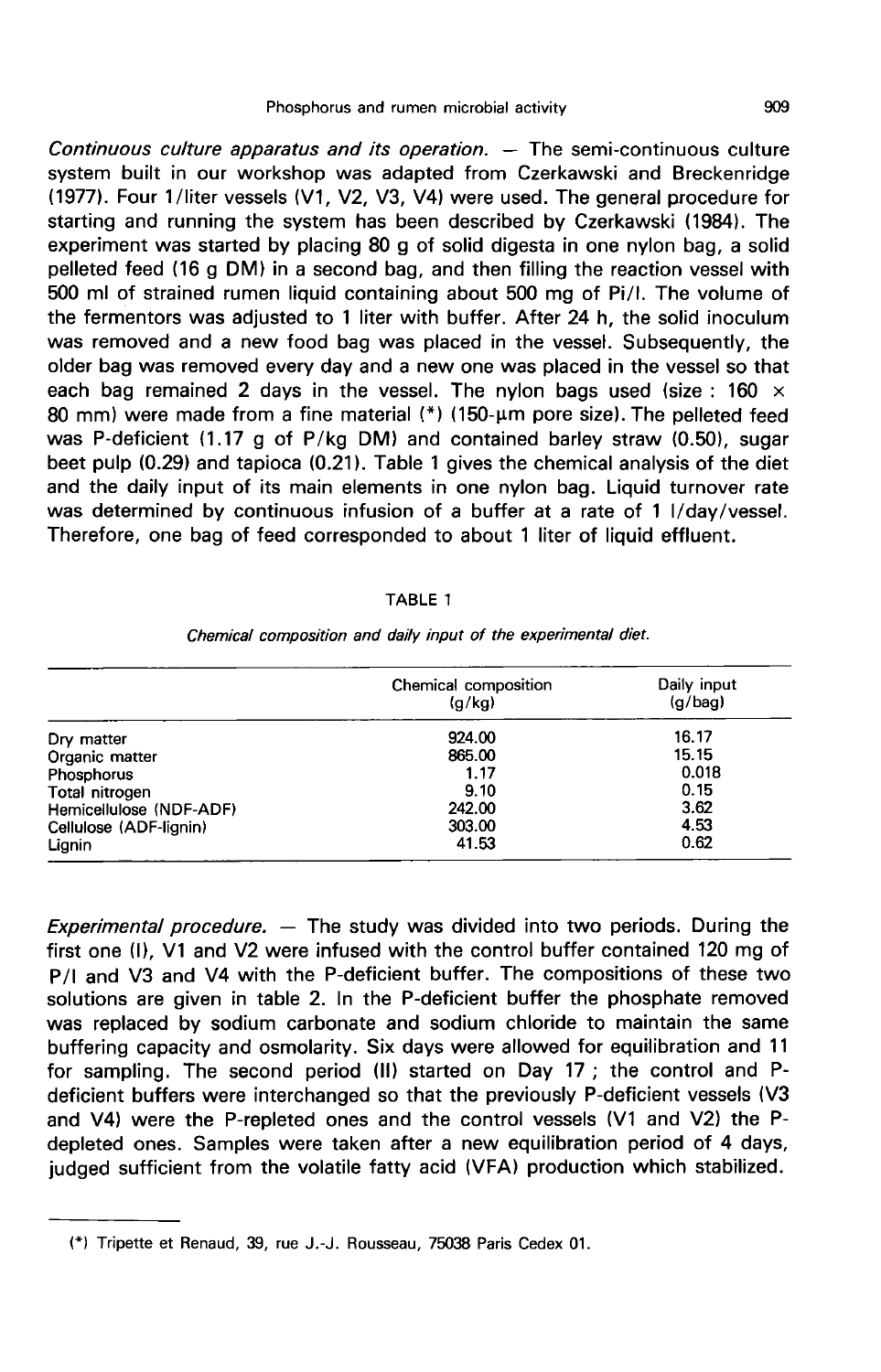#### TABLE<sub>2</sub>

| Chemicals                                                                           | P-supplemented buffer | P-deficient buffer |  |
|-------------------------------------------------------------------------------------|-----------------------|--------------------|--|
|                                                                                     | 7.56                  | 7.81               |  |
| NaHCO <sub>3</sub><br>Na <sub>2</sub> HPO <sub>4</sub> , 12H <sub>2</sub> O<br>NaCl | 1.38                  | -                  |  |
|                                                                                     | 0.45                  | 0.66               |  |
| KCI                                                                                 | 0.35                  | 0.35               |  |
|                                                                                     | 0.077                 | 0.077              |  |
| MgCl <sub>2</sub><br>Thiamin                                                        | 0.0002                | 0.0002             |  |

Chemical composition (g/l) of the buffers infused into the vessels.

The VFA were determined on the daily effluent in each vessel between Days 11 and 28. Ammonia in the effluent and microbial N were determined in both the liquid and solid phases on Days 12, 15 and 17 (period I) and Days 24 and 27 (period 11). Bacteria from both the effluents and bag residues were harvested on Days 9 and 16 (period I) and on Day 25 (period II). ATP and the number of protozoa in the fermentors and bag residues were determined on Days 12, 15 and 17 (period I) and on Days 24 and 27 (period 11).

Analytical procedure.  $-$  The VFA were analysed in the liquid effluent by gas chromatography according to Ottenstein and Bartley (1971).

ATP concentrations were measured in the liquid phase of the vessels four times a day (just before and 2, 4 and 6 h after the feed bag was changed) and in the washed solid residues, as described by Komisarczuk, Durand and Hannequart (1984). One ml of liquid or 1 g of solid was treated with 9 ml of dimethylsulfoxide for ATP extraction and ATP was determined by bioluminescence.

Protozoa were counted using a Fuchs-Rosenthal cell after fixation in a 10 % (V/V) formaldehyde solution in NaCI 9 % (W/V).

iction and ATP was determined by bioluminescence.<br>Protozoa were counted using a Fuchs-Rosenthal cell after fixation in a 10 %<br>') formaldehyde solution in NaCl 9 % (W/V).<br>Ammonia nitrogen (NH<sub>3</sub>-N) was estimated after trich using an automated method (Michel, 1971).

Protein synthesis was estimated using the  $15N$  labelling technique. Urea- $15N$ was continuously infused with the buffer (800 mg/1), supplying 373 mg of N/I with a  $15N$  enrichment of 1.23 (atom % excess).

Bacteria from the liquid effluent were harvested using a differential centrifugation technique (McAllan and Smith, 1974). Those associated to the washed solid residues were first removed by mechanical pummelling, referred to as « stomaching » by Merry and McAllan (1983). The sample was mixed thoroughly in a solution of saline (5 mg/g), placed in a thick polyethylene bag and subjected to mechanical pummelling between two metal plates for 5 min in a stomacher apparatus (Stomacher, Lab. Blender 400, A.J. Seward & Co. Ltd., London). It was then filtered and the residue subjected again to the same treatment. Bacteria from the pooled filtrates were separated by differential centrifugation.

The pellets resulting from the centrifugation (30 000  $\times$  g for 15 min) of total liquid effluent (25 ml) and solid residue  $(5 g)$  were washed twice with a saline solution and once with distilled water. Total nitrogen (N) was determined by the Kjeldahl method on both the washed pellets and harvested bacteria from each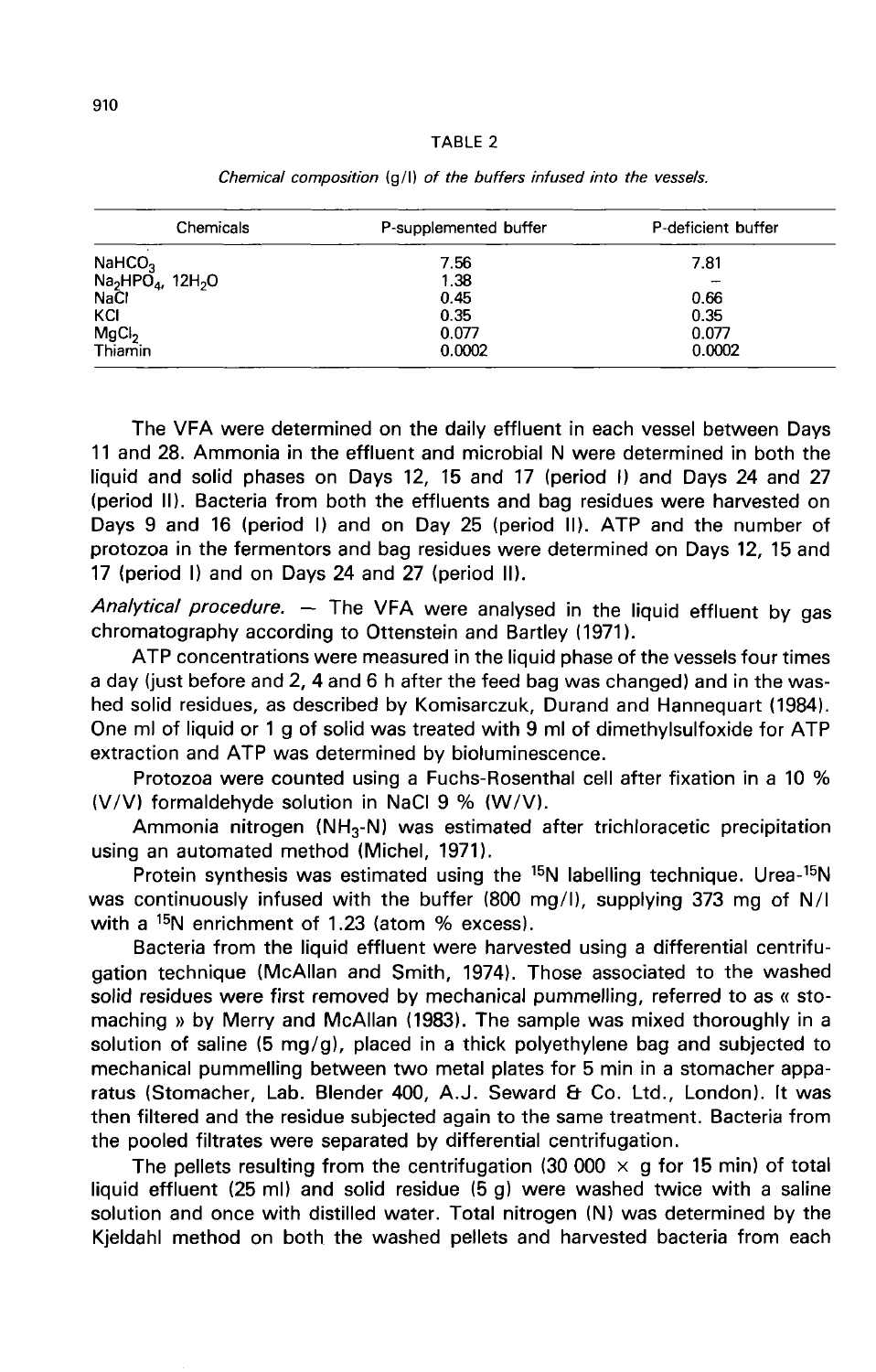phase. After total N determination, neutralized samples containing distilled NH<sub>3</sub> in the form of  $(NH_4)_2SO_4$  were acidified with  $H_2SO_4$  and evaporated until dryness. Phosphorus and rumen microbial activity<br>
phase. After total N determination, neutralized samples containing distilled NH<sub>3</sub> in<br>
the form of  $(NH_4)_2SO_4$  were acidified with  $H_2SO_4$  and evaporated until dryness.<br>
N<sub>2</sub> was  $15N$ .

<sup>15</sup>N enrichment in the ammonia pool of the liquid phase was estimated by the same procedure after  $NH_3$  distillation in the presence of magnesium oxide. <sup>15</sup>N enrichments were determined at the INRA « Station agronomique de Laon », France.

The total phosphorus in harvested bacteria was determined using the Bartlett method (1959). The organic matter content of harvested bacteria was determined by drying at 80 °C until constant weight was obtained.

Calculations. ― The amounts of organic matter fermented (OMF) were calculated from the molar output of each VFA using the Van Nevel and Demeyer formula 11977) :

$$
\frac{(Ac. + Pro. + But. + Val.) \times 162}{2}
$$

The proportion of microbial N in total N was obtained by the ratio of the  $15N$ specific enrichment (atom  $%$  excess) of the sample to  ${}^{15}N$  specific enrichment (atom % excess) of the isolated bacteria from the same phase.

The proportion of bacterial N derived from ammonia was calculated as the ratio of the  $15N$  specific enrichment of the isolated bacteria to the  $15N$  specific enrichment of the  $NH<sub>3</sub>$  pool in the liquid effluent.

Statistical analysis. — The daily means of two vessels in each treatment and period were compared using the paired t-test (Snedecor and Cochran, 1972) (i. e.  $n = 6$ : 2 vessels, 3 sampling days and  $n = 4$ : 2 vessels, 2 sampling days).

## Results.

### Period l.

Chemical composition of bacteria and ammonia incorporation.  $-$  In the control vessels, differences in N content and ammonia-N incorporation were observed between the liquid-associated bacteria (LAB) and the solid-associated bacteria (SAB) (table 3). Nitrogen content and its  $15N$  enrichment were significantly lower ( $P < 0.001$ ) in SAB than in LAB. As a consequence, the proportion of bacterial N, derived from N compounds more complex than  $NH<sub>3</sub>$  (dietary amino acids and peptides), was greater in SAB than in LAB (46 vs 19 %).

P deficiency had some effects on bacterial chemical composition (table 3). The N content of LAB was significantly lower ( $P < 0.01$ ) and <sup>15</sup>N specific enrichment was reduced in both microbial populations (SAB and LAB) by the lack of P.

Microbial N production, yield and proteolytic activity.  $-$  In the solid phase, protein synthesis represented about 30 % of total microbial N production. P deficiency induced a marked decrease in microbial protein synthesis in both phases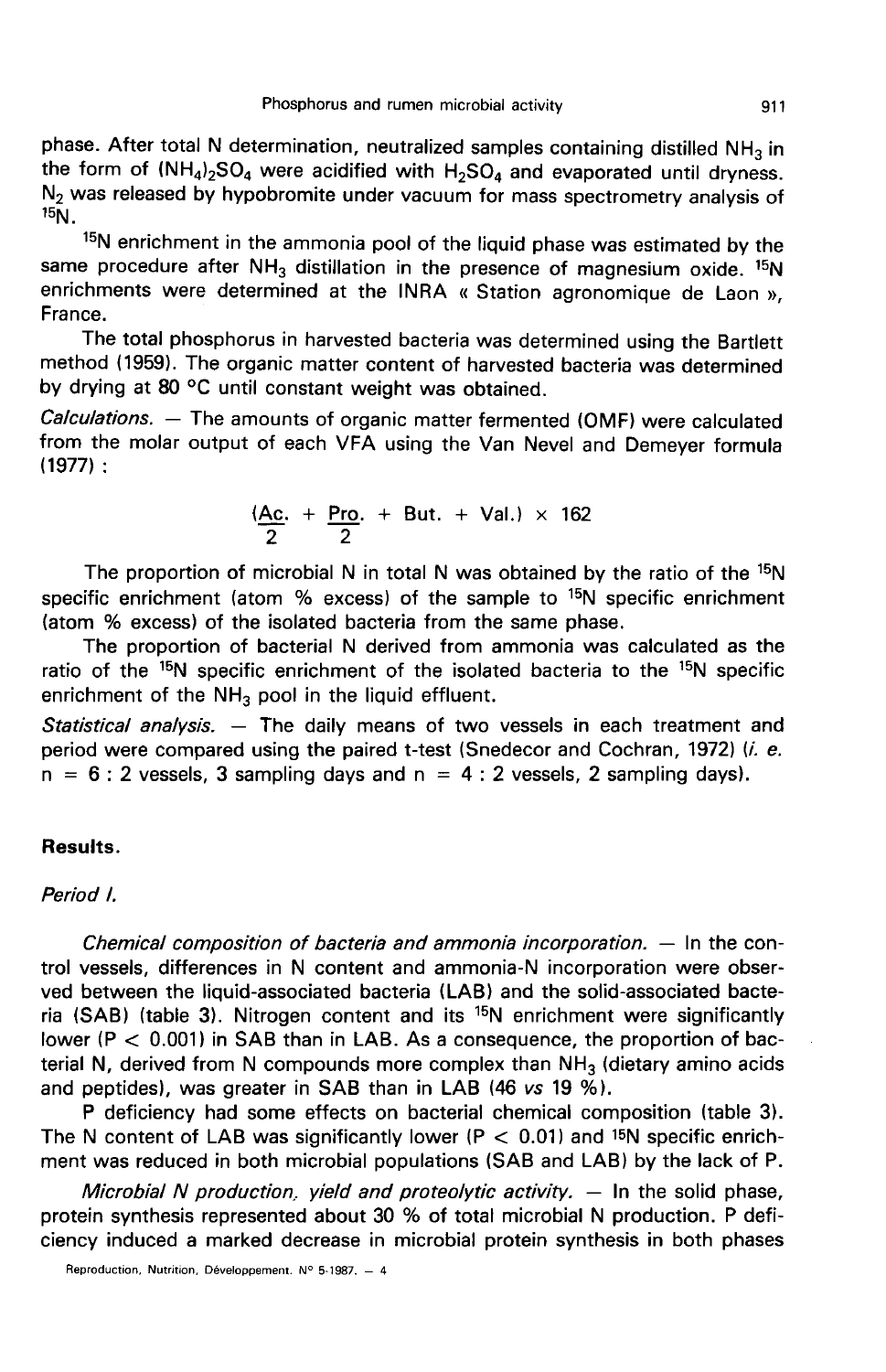| Period                                                                                                                                                               |                                                                                                                                                              | П                                                                                                                                                  |                                              |                                              |
|----------------------------------------------------------------------------------------------------------------------------------------------------------------------|--------------------------------------------------------------------------------------------------------------------------------------------------------------|----------------------------------------------------------------------------------------------------------------------------------------------------|----------------------------------------------|----------------------------------------------|
| Vessels                                                                                                                                                              | $1 - 2$                                                                                                                                                      | $3-4$                                                                                                                                              | $1-2$                                        | $3-4$                                        |
| Buffer P input (mg/d)                                                                                                                                                | 120                                                                                                                                                          | 0                                                                                                                                                  | 0                                            | 120                                          |
|                                                                                                                                                                      | $n = 4$                                                                                                                                                      | $n = 2$                                                                                                                                            |                                              |                                              |
| <b>LAB</b>                                                                                                                                                           |                                                                                                                                                              |                                                                                                                                                    |                                              |                                              |
| Organic matter<br>(% dry matter)<br>N (% DM)<br>P (% DM)<br>N/P<br>15 <sub>N</sub> /14 <sub>N</sub><br>Proportion of bacterial<br>N incorporated from<br>$NH3-N$ (%) | 83.3<br>$+1.0^a$<br>8.03<br>$\pm$ 0.20 <sup>a</sup><br>1.17<br>± 0.10 <sup>a</sup><br>7.0<br>$+ 0.4^a$<br>0.929<br>$+ 0.009a$<br>0.81<br>± 0.01 <sup>a</sup> | 78.7<br>$+3.7a$<br>6.94<br>$\pm$ 0.20 <sup>b</sup><br>0.99<br>$+ 0.10^a$<br>7.1<br>$+ 0.3^a$<br>0.866<br>$+ 0.005b$<br>0.76<br>± 0.01 <sup>b</sup> | 81.8<br>7.89<br>1.07<br>7.4<br>0.880<br>0.76 | 74.6<br>7.62<br>0.98<br>7.8<br>0.961<br>0.81 |
| <b>SAB</b><br>N (% DM)<br>P (% DM)<br>N/P<br>$15_{N}/14_{N}$<br>Proportion of bacterial<br>N incorporated from<br>$NH_{3}N$ (%)                                      | 6.80<br>$+ 0.10^a$<br>0.93<br>$+ 0.13a$<br>7.10<br>$+ 1.0^a$<br>0.611<br>$+ 0.014a$<br>0.54<br>± 0.01 <sup>a</sup>                                           | 6.80<br>$\pm$ 0.2 <sup>a</sup><br>1.10<br>$+ 0.23$ <sup>a</sup><br>$+ 1.4^a$<br>6.70<br>0.534<br>$+0.017b$<br>0.47<br>± 0.01 <sup>b</sup>          | 7.20<br>0.63<br>11.4<br>0.477<br>0.41        | 7.20<br>0.74<br>10.0<br>0.566<br>0.50        |

TABLE 3 Chemical composition and <sup>15</sup>N specific enrichment (atom % excess) of liquid (LAB) and solid  $(SAB)$ -associated bacteria (mean  $\pm$  SEM).

 $a \neq b$  :  $p < 0.05$ .

### TABLE 4

Ammonia N (NH<sub>3</sub>-N) production, specific <sup>15</sup>N enrichment (atom % excess) of the ammonia pool, microbial N production and microbial N yield. Mean values with pooled standard errors of the means (SEM).

| Period                                           |                  |                    | н                  |                    | <b>SEM</b> |
|--------------------------------------------------|------------------|--------------------|--------------------|--------------------|------------|
| Vessels                                          | $1 - 2$          | $3-4$              | $1-2$              | $3-4$              |            |
| Buffer P input (mg/d)                            | 120              | $\Omega$           | 0                  | 120                |            |
|                                                  | $n = 6$          |                    | $n = 4$            |                    |            |
| $NH3-N$ in liquid effluent (mg/d)                | 308 <sup>a</sup> | 339b               | 327 <sub>b</sub>   | 299а               | 8.21       |
| $15N$ <sup>14</sup> N in NH <sub>3</sub> -N pool | 1.142a           | 1.147 <sup>a</sup> | 1.155 <sup>b</sup> | 1.147a             | 0.003      |
| Microbial N production (mg/d)                    |                  |                    |                    |                    |            |
| Liquid phase                                     | 103 <sup>a</sup> | 64 <sup>b</sup>    | 64 <sup>b</sup>    | 86 <sup>b</sup>    | 4.26       |
| Solid phase                                      | 47 <sup>a</sup>  | 34 <sup>b</sup>    | 45ab               | <b>58ª</b>         | 2.99       |
| Total                                            | 150 <sup>s</sup> | 98 <sub>b</sub>    | 109 <sup>b</sup>   | 144 <sup>a</sup>   | 5.83       |
| Organic matter fermented (*)                     |                  |                    |                    |                    |            |
| $(n = 12)$ g/d                                   | 6.2 <sup>a</sup> | 4.8 <sup>b</sup>   | 5.0 <sup>b</sup>   | 6.1a               | 0.1        |
| Microbial N yield (g N/kg OMF)                   | 24.0ª            | 20.7 <sup>b</sup>  | 21.1 <sup>b</sup>  | 24.1 <sup>ab</sup> | 0.55       |

 $a \ne b \ne c$ ;  $p < 0.05$ .<br>(\*) Calculated from VFA production according to Van Nevel and Demeyer (1977): OMF =  $(\frac{Ac + Pro}{2} + But + Val) \times 162$ .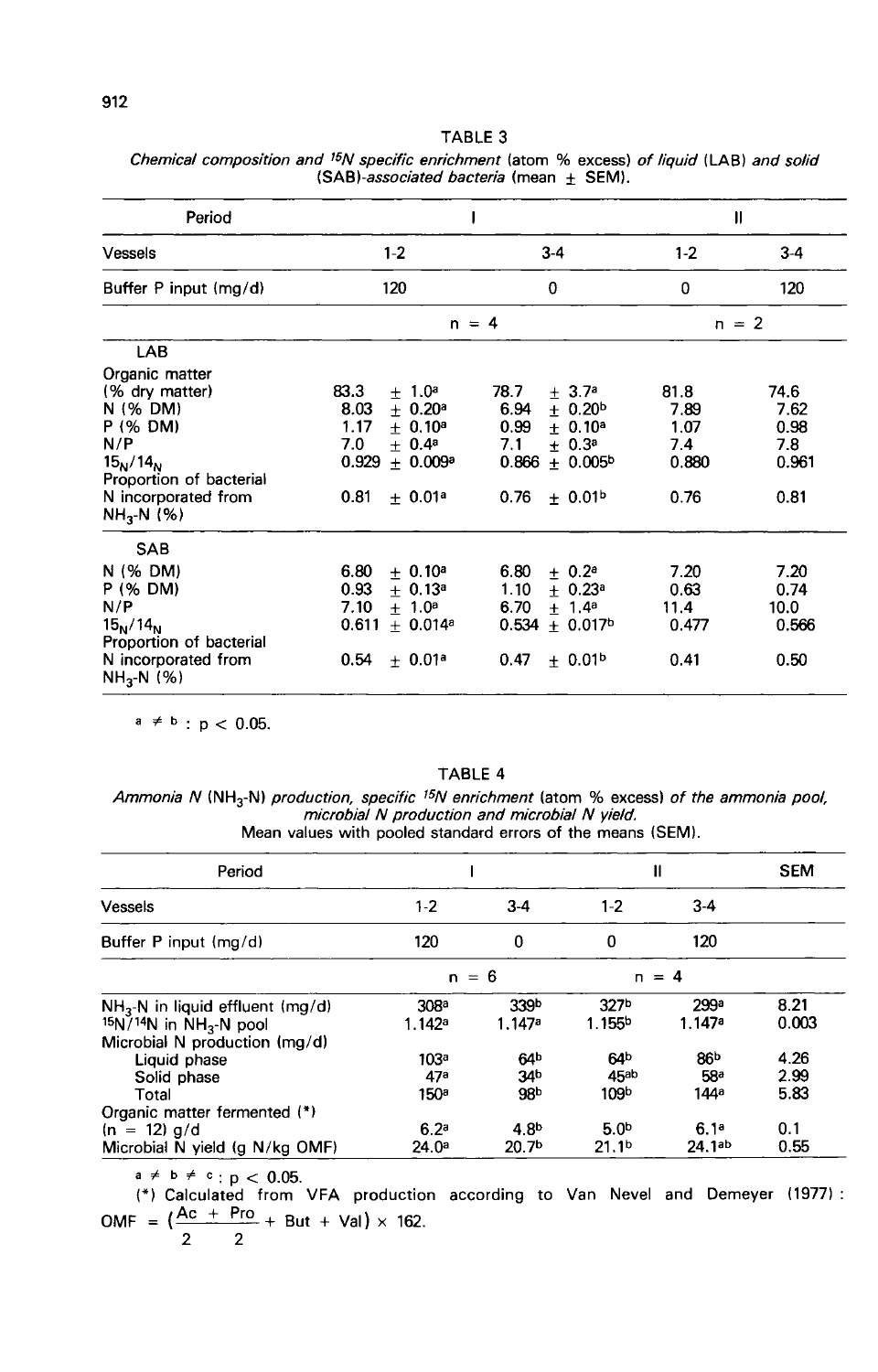(table 4) but the effect was more pronounced in the liquid phase. Overall microbial production was more intensely reduced by the lack of P than the organic matter fermented  $(-35 \text{ vs } -22 \text{ %})$ . As a result, the microbial efficiency of protein synthesis was significantly decreased (by 5 g of N/kg OMF) in P-deficient vessels. The NH<sub>3</sub>-N production in P-deficient vessels was in protein synthesis was significantly decreased (by 5 g of N/kg OMF) in P-deficient 30 mg/day compared to control vessels.

However, it can be calculated that P deficiency had little effect on proteolysis in the system. In control vessels the proportion of NH<sub>3</sub>-N of dietary origin ranged around 8 % of the total NH<sub>3</sub>-N. Adding the total microbial N derived from dietary N, it can be calculated that protein degradation was about 43 %. In P-deficient vessels the proportion of deaminated dietary protein or free amino acids was only reduced by about 14 %. Ureolytic activity was not affected since no urea was found in the liquid effluent, whatever the amount of P put into the system.

ATP production and protozoal number. ― Measurement of ATP concentrations at different times of the day in the liquid content of the vessels showed that a fresh feed input induced a significant increase in ATP concentration, whatever the P supply (fig. 1). However, in P-deficient vessels ATP concentrations were markedly reduced and the effect was particularly clear 24 h after the feed bag was changed (table 5).



 $FIG. 1. - Profile of ATP concentrations in the liquid phase during both experimental periods.$ 

The comparison of ATP in liquid phase and washed solid residues 24 h after the bag had been changed showed that the amount of ATP in the latter represented only about 10 % of the total, whereas 30 % of the microbial population was found to be associated with the washed solid residues (table 5).

The decrease in the number of protozoa in liquid and solid phases in Pdeficient vessels was not significant (table 5). The number of them associated with the solid phase represented only about 5 % of the total, but they were also counted on washed residues.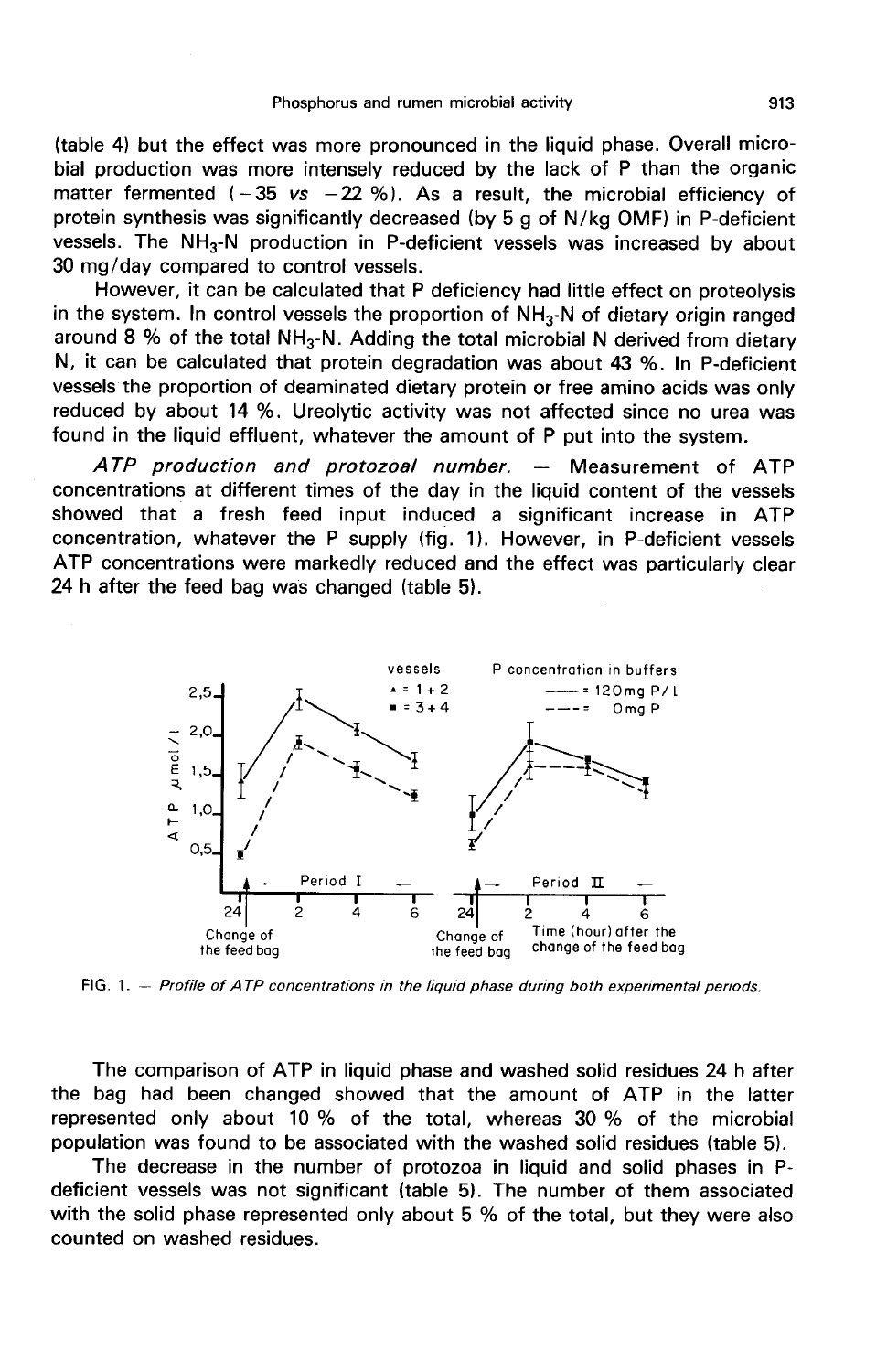#### TARIF<sub>5</sub>

| Period                                                                        |                   |                  |                  | $\mathbf{\mathsf{I}}$ | <b>SEM</b> |
|-------------------------------------------------------------------------------|-------------------|------------------|------------------|-----------------------|------------|
| Vessels                                                                       | $1-2$             | $3 - 4$          | $1-2$            | $3-4$                 |            |
| Buffer P input (mg/d)                                                         | 120               | 0                | 0                | 120                   |            |
|                                                                               | $n = 6$           |                  |                  | $n = 4$               |            |
| ATP in vessels (*)<br>Liquid phase (**)<br>(nmol/vessel)<br>Solid phase (***) | 1440 <sup>a</sup> | 490b             | 640 <sup>c</sup> | 1030 <sup>ac</sup>    | 120        |
| (nmol/baq)                                                                    | 160 <sup>a</sup>  | 56 <sup>b</sup>  | 63 <sup>b</sup>  | 140 <sup>a</sup>      | 14         |
| Protozoal number<br>Liquid phase (**)<br>(x 10 <sup>5</sup> /vessel)          | 61a               | 49а              | 54 <sup>e</sup>  | 68 <sup>a</sup>       | 4          |
| Solid phase (***)<br>(x 10 <sup>5</sup> /baq)                                 | 3.4 <sup>a</sup>  | 2.2 <sup>a</sup> | 3.6 <sup>e</sup> | 3.7 <sup>a</sup>      | 0.3        |

#### ATP and protozoal number in liquid and solid phases of vessels. Mean values with pooled standard errors of the means (SEM).

 $a \ne b \ne c$  :  $p < 0.05$ .

(\*) Concentrations expressed per vessel are about equivalent to the amount per liter for the liquid phase.

(\*\*) Just before the change of the bag.

 $(***)$  After 48 h of incubation.

### Period 11

Phosphorus depletion. — During the second experimental period, removal of P from the buffer solution of previous control vessels mainly led to the same *Phosphorus depletion.* – During the second experimental period, removal of P from the buffer solution of previous control vessels mainly led to the same results as in period I, *i. e.* reduction of microbial N of  $NH_3-N$  and LAB, a decline in microbial production and microbial N yield. The chemical composition of bacteria and the number of protozoa were not affected. P deficiency had no effect on ureolysis and proteolysis as during the first period.

Concerning ATP concentrations, this period was rather different from the first. P depletion did not induce such a marked decrease in ATP concentration ; at least the effect was not significant in the liquid phase. In the solid phase the reduction of ATP content per bag was almost as great as in the first period.

*Phosphorus repletion.*  $-$  For most of the parameters measured, P repletion led to a good recovery of the values found during period I in control vessels. The major difference concerned ATP concentrations in the liquid phase of the fermentors which were significantly lower at all times of the day in vessels V3 and V4 than in control vessels during the first period. These low ATP concentrations partially explain the non-significant differences found during period II between Prepleted and P-depleted vessels.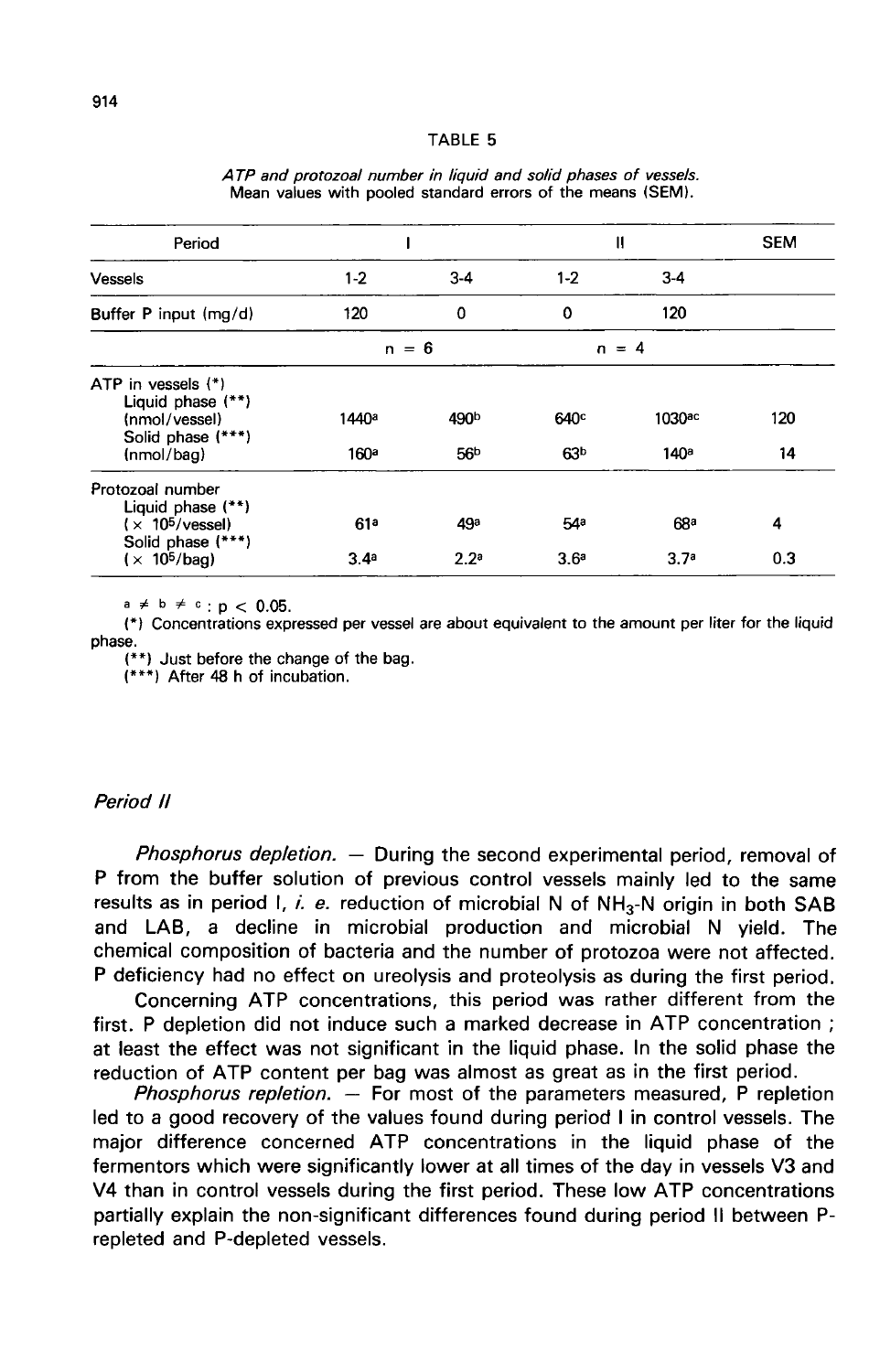## Discussion.

Characteristics of the control vessels.  $-$  One of the main advantages of the RUSITEC is that the microbial population associated with the liquid and solid phases of the rumen can be studied separately. However, in order to keep the system stable, all washings from the removed bags must be returned to the vessels. These washings contain loosely-attached microorganisms which constitute compartment 2 of the system (Czerkawski, 1984). If these microorganisms return inside the bag, they cannot be quantified. Our results here essentially concern compartment 1 (free suspension of microorganisms) and compartment 3 (microorganisms closely attached to the solid phase). This might explain some discrepancies with other authors quoted by Merry and McAllan (1983) who found the majority of rumen bacteria associated with the solid phase.

The use of <sup>15</sup>N-labelling confirmed previous observations showing that part of the bacterial N can be directly derived from dietary protein or other non-urea sources (McMeniman, Ben Ghedalia and Elliott, 1976 ; Salter, Daneshvar and Smith, 1979). Since amino acid incorporation was greater in SAB than in LAB, our results support the observations of these authors showing that the level of bacterial amino acid directly incorporated is related to the amount of protein available in situ.

These differences in <sup>15</sup>N specific enrichment of SAB and LAB emphasize the necessity of a differential study of these two bacterial populations in order to obtain a reliable estimate of total microbial protein synthesis. <sup>15</sup>N specific enrichment of liquid-associated bacteria alone could result in an underestimation of total microbial protein synthesis by at least 10 %. This problem must also be taken into account when RNA is used as a microbial marker since Merry and McAllan (1983) and Bates et al. (1985) have observed differences between LAB and SAB in terms of RNA/N ratio. Other differences in the chemical composition between the two bacterial populations observed in this experiment (ash, N, P) are in agreement with previous findings (Czerkawski, 1976 ; Merry and McAllan,  $1983$ ).

The microbial yield obtained in the control vessels was rather low (20 to 25 g of N/kg OMF) compared to the average in vivo values (30 to 35 g of N/kg OMF) recently reported by Demeyer and Van Nevel (1986) and to that obtained using the continuous culture system with the same diet (Komisarczuk, Merry and McAllan, 1987). A low yield was already observed by Durand et al. (1986a) using the Rusitec. This could be explained by the long retention time of the solid phase but, as part of the microbial population of compartment 2 may not be taken into account, the yield could be underestimated.

The distribution of ATP concentrations between liquid and particulate material was easy to study using the Rusitec apparatus. ATP associated with the washed residues represented only 10 % of the total. This value is much lower than in vivo findings. In the rumen contents of cows fed a ration of hay and cereals, Forsberg and Lam (1977) found between 20 and 70 % of the ATP associated with the solid particulate material. After 48-hour retention in the bag,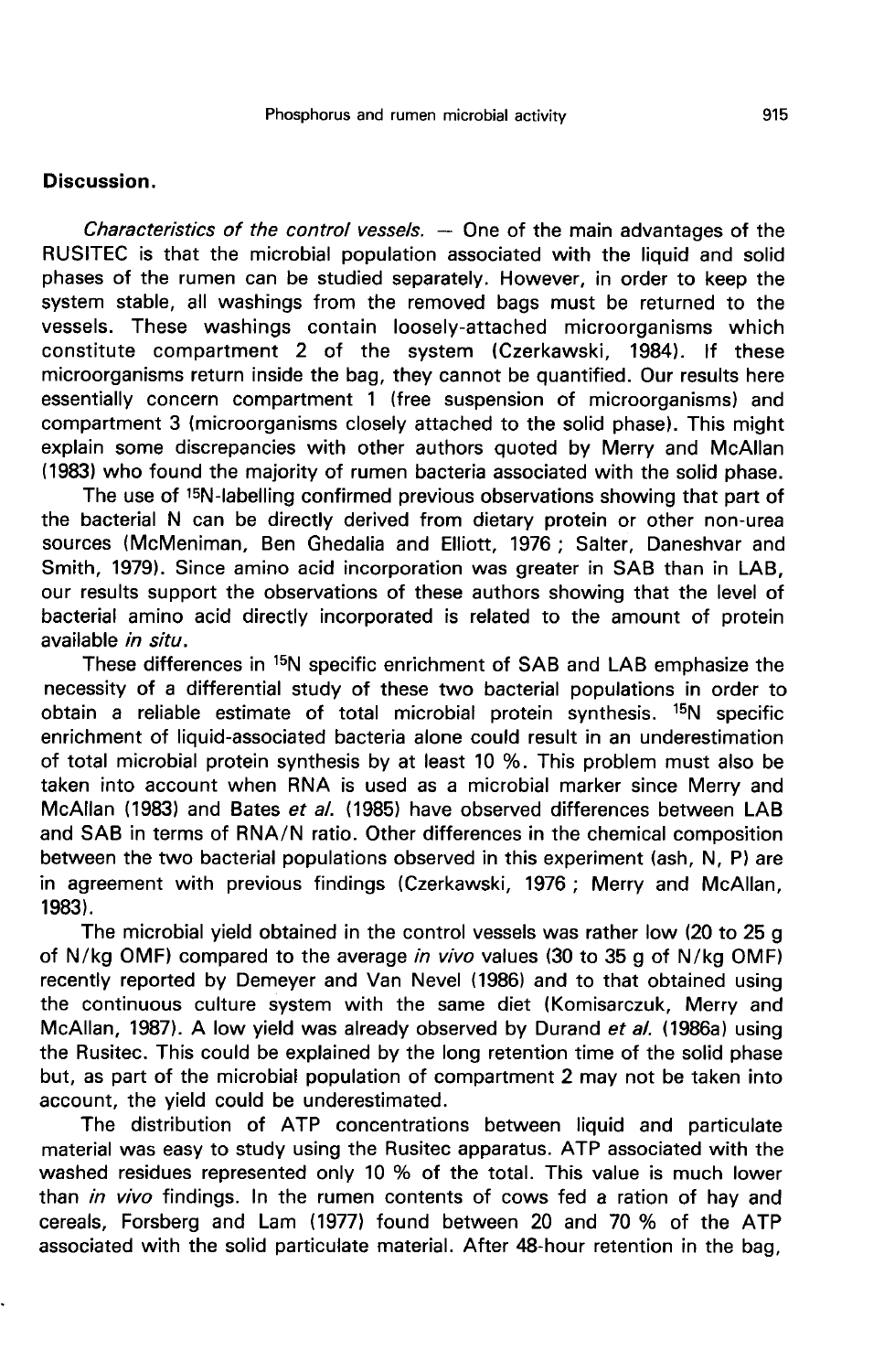SAB could be expected to be in a late growth phase contrary to LAB for which retention time was lower (24 vs 48 h). It is well known that ATP concentrations change with the growth stage (Forrest, 1965 ; Forsberg and Lam, 1977 ; Nuzback et al., 1983). In addition, it is probable that washing the bag removed part of the ATP from the solid residues since recent observations with straw (unpublished data) show that the ATP contained in compartment 2 equals that of the washed solid residue. The increase in ATP concentrations 2 h after the renewal of the feed bag shows variations in the rate of fermentation as it occurs in vivo after a meal but, in this system, it could be partly due to the return of compartment 2 to the vessels. Nevertheless, Rusitec may be closer to normal animal feeding conditions than a true continuous culture system. Furthermore, our results in period II show that the system is able to maintain fermentation for about 3 weeks without important changes in the equilibrium of the microbial population.

Consequences of phosphorus deficiency. ― P deficiency reduced overall protein synthesis by 45 %, which confirms results obtained in vivo by Breves and Höller (1985) and Lessmann, Breves and Höller (1985) and in vitro by Bonilla (1976) and Komisarczuk, Merry and McAllan (1987). In the P-deficient medium, the P supply was solely of dietary origin. It is likely that this form of P was preferentially used by SAB, as microbial production associated with the solid residues was less affected than that of the liquid phase. It is relevant to mention that cellulolysis which depends mainly on SAB activity was much affected by P deficiency  $(-55\%)$  in the same experiment (Komisarczuck et al., 1986). This fact confirms that cellulose digestion is more affected by a lack of P than protein synthesis itself, as already observed (Komizarczuk, Merry and McAllan, 1987).

It is of interest to note that P deficiency had a significant effect on  $NH<sub>3</sub>$ utilization by bacteria associated to both the liquid and the solid phases. The role of P in nitrogen-ammonia assimilation by rumen bacteria needs further investigation.

The reduction of microbial N yield in P-deficient vessels has already been observed by Durand et al. (1983) in vitro with « batch » incubations of P-deficient sheep rumen contents. However, in vivo these authors did not observe significant differences in microbial yield between P-supplemented and P-depleted sheep when they were fed 8 times a day. Similarly, P deficiency did not alter microbial yield in the continuous culture system (Komisarczuk, Merry and McAllan, 1987). Therefore, discontinuous supply of substrates, and thus variations in the rhythm of fermentation, could be involved in an eventual uncoupling between the growth and degradative capacities of rumen microbes.

The drastic reduction in ATP concentrations in the P-deficient vessels confirms previous results obtained in the continuous culture system (Komisarczuk, Merry and McAllan, 1987). This effect cannot be due to protozoa, as their number was not significantly reduced by the lack of P, nor to a shortage of intracellular inorganic phosphorus in the bacteria. The decrease in ATP concentrations obtained was probably a result of both a reduction in microbial catabolic activity (Komisarczuk et al., 1986) and a reduction in the size of the microbial population.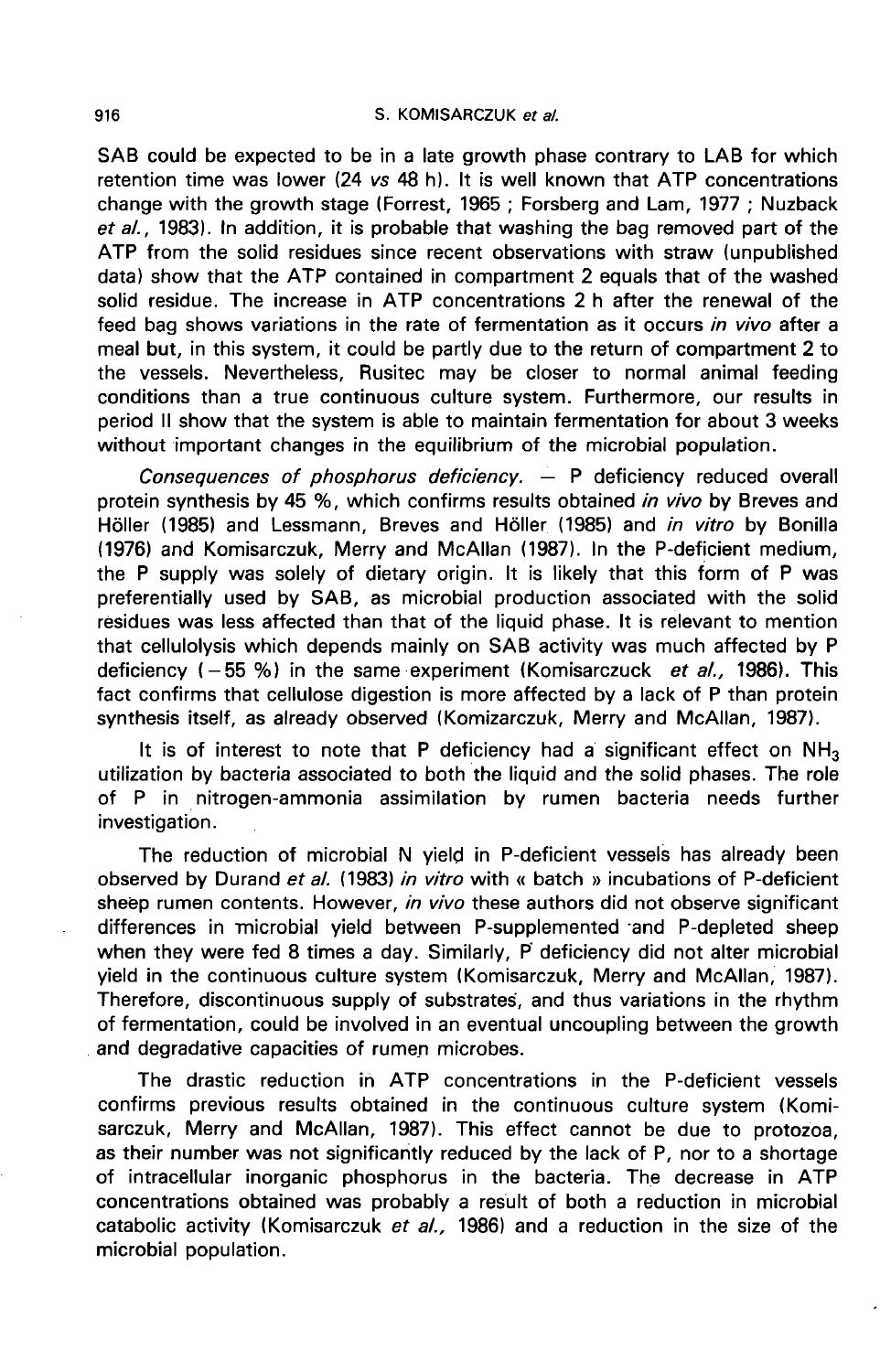Further investigations of P deficiency should be able to explain the mechanisms of ATP synthesis in low-P culture media. The effects of other mineral deficiencies on this nucleotide must also be investigated to determine the significance of ATP measurements as an index of microbial activity.

Repletion of P (period II) in the previously P-deficient vessels (period I) clearly shows that the recovey of microbial activity and growth was nearly total and that P deficiency had no irreversible effects. In addition, the tendency for higher recovery of microbial protein synthesis (SAB) was evident as well as a decrease in ATP concentrations and in the P/N ratio in both SAB and LAB. This suggests that there was selection for a population having lower P requirements during the first period of P deficiency. The recovery of the activity in the Rusitec with P repletion, already observed by Durand et al. (1986b), was also obtained in vivo by Breves and H61ler (1985) who studied the effects of P deficiency using a depletion-repletion technique. On the contrary, in « batch » culture, the addition of P to an inoculum provided by P-deficient animals gave incomplete recovery of the microbial activity compared to inocula provided by animals given a normal P supply. Continuous culture systems such as the Rusitec, allowing long adaptation periods, appear to be much more suitable for studying the effects of minerals on rumen microbiota metabolism than short-term incubations.

In conclusion, although P deficiency seems to affect primary cellulose digestion in the rumen, protein synthesis and ammonia utilization are also both significantly affected. These results confirm the importance of phosphorus for the overall aspects of microbial metabolism.

> Reçu en janvier 1987 Accept6 en mai 1987

### Résumé. Effets de la carence en phosphore sur l'activité microbienne du rumen associée aux phases solide et liquide d'un fermenteur (Rusitec).

Le système Rusitec est utilisé pour étudier les effets de la carence en phosphore (P) sur la protéosynthèse, la composition chimique bactérienne et les teneurs en ATP, dans les phases solide et liquide des fermenteurs. Chaque fermenteur reçoit journellement 16 g MS d'un aliment mixte carencé en P et est perfusé en continu par environ 1 I d'une salive artificielle carencée (0 mg P) ou non (120 mg P/1) en phosphore. Deux fermenteurs sont utilisés par traitement et, au cours d'une seconde période expérimentale, la perfusion des salives carencées et supplémentées en P est inversée afin d'étudier les effets de la réplétion et de la déplétion en P.

Les résultats de la première période expérimentale montrent que la proportion d'azote bactérien incorporé directement à partir des acides aminés ou des peptides alimentaires est plus importante chez les bactéries associées au solide que chez les bactéries de la phase liquide (46 vs 19 %). La carence en P augmente cette proportion chez les deux types bactériens. La protéosynthèse associée à la phase solide représente en Rusitec environ 30 % du total et la carence en P conduit à une nette diminution de la synthèse protéique microbienne dans les 2 phases. Le rendement microbien de la protéosynthèse totale chute d'environ 5 points (g N/kg MOF) dans les conditions de carence. Les teneurs en ATP sont très fortement réduites dans les 2 phases du fermenteur au cours de la carence mais aucun effet significatif sur le nombre de protozoaires n'est observé.

La déplétion en P au cours de la seconde période conduit à des effets comparables à la carence directe de la période 1 et la réplétion en P permet de montrer que les effets de la carence sont presque entièrement réversibles.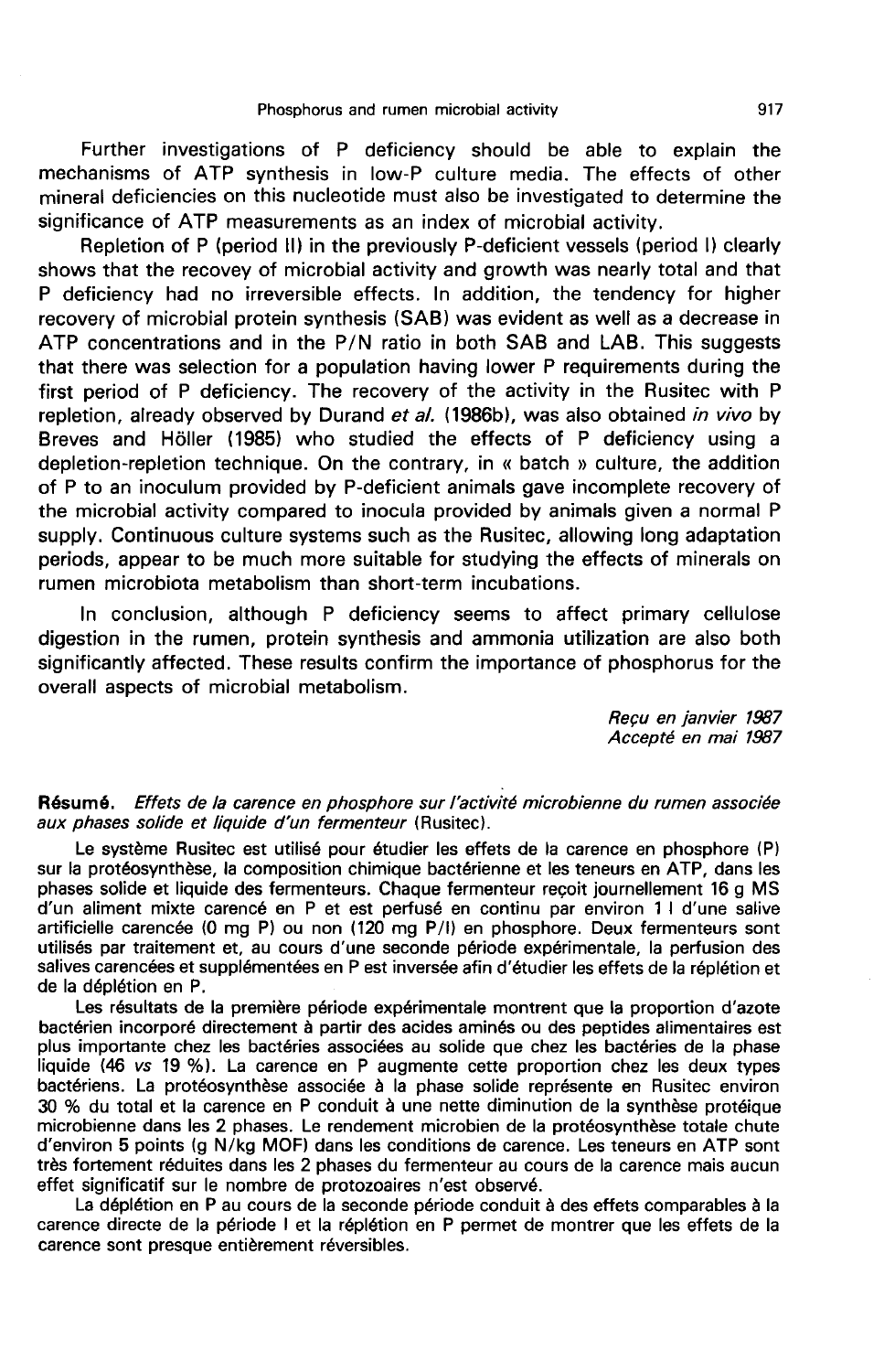### Références

BARTLETT G. R., 1959. Phosphorus assay in column chromatography. J. biol. Chem., 234, 466-468.

- BATES D. B., GILLETT J., BARAO S. A., BERGEN W. G., 1985. The effect of specific growth rate and stage of growth on nucleic acid-protein values of pure cultures and mixed ruminal bacteria. *J. anim. Sci.*, 61, 713-724.
- BONILLA S. E., 1976. Phosphorus in the nutrition of sheep : composition of body fluids, microbial fermentation and feed intake. Thesis, California Davis Univ., 176 pp.
- BREVES G., HÔLLER H., 1985. Effekte einer P-Depletion auf die gastro-intestinalen Stickstoffumsetzungen bei Schafen. Z Tierphysiol. Tierernéhrg. Futtermittelkde, 54, 63-64.
- BREVES G., HÔLLER H., LESSMANN H. W., 1985. Turnover of microbial nitrogen in the rumen of phosphorus-depleted sheep. Proc. Nutr. Soc., 44, 145A.
- CZERKAWSKI J. W., 1976. Chemical composition of microbial matter in the rumen. J. Sci. Food Agric., 27, 621-632.

CZERKAWSKI J. W., 1984. Microbial fermentation in the rumen. Symp. on « Model systems in nutritional research ». Proc. Nutr. Soc., 43, 101-118.

- CZERKAWSKI J. W., BRECKENRIDGE G., 1977. Design and development of a long-term rumen simulation technique (Rusitec). Br. J. Nutr., 38, 371-384.
- DEMEYER D., VAN NEVEL C., 1986. Influence of substrate and microbial interaction on efficiency of rumen microbial growth. Reprod. Nutr. Dévelop., 26, 161-179.
- DURAND M., BERTIER B., HANNEQUART G., GUÉGUEN L., 1982. Influence d'une subcarence en phosphore et d'un excès de calcium alimentaire sur la phosphatémie et les teneurs en phosphore et calcium des contenus de rumen de montons. Reprod. Nutr. Dévelop., 22, 865-879.
- DURAND M., BOXEBELD A., DUMAY C., BEAUMATIN Ph., 1983. Influence of the level of dietary phosphorus on urea utilization by rumen microorganisms in lambs, 263-266. IVth Int. Symp. Protein metabolism and nutrition, Clermont-Ferrand (France) 5-9 sept. 1983, éd. INRA, pub. Il (Les Colloques de l'INRA, n° 16).
- DURAND M., HANNEQUART G., BEAUMARTIN Ph., DUMAY C., 1986a. Use of the rumen simulation technique (Rusitec) to study the effect of type of feedstuffs and mineral supply on microbial protein synthesis. Arch. anim. Nutr. Berlin, 36, 2-3.
- DURAND M., BEAUMATIN Ph., DUMAY C., MESCHY F., KOMISARCZUK S., 1986b. Influence de l'addition de phosphore sur la digestion d'une paille traitée à l'ammoniac par les microorganisms du rumen en fermenteur semi-continu. Reprod. Nutr. Dévelop., 26, 297-298.
- FARRIES F. E., KRASNODEBSKA L, 1972. Untersuchungen über die Verwertung von Harnstoff beim Wiederkaüer. Zum Einfluss unterschiedlicher P-Versorgung auf den N-Stoffwecksel bei ausschliesslicher NPN-Zufuhr. Z. Tierphysiol. Tierernähr. Futtermittelkde, 30, 33-47.
- FORREST W. W., 1965. Adenosine triphosphate pool during the growth cycle in Streptococcus faecalis. J. Bacteriol., 90, 1013-1016.
- r QSBERG C. W., LAM K., 1977. Use of adenosine 5'triphosphate as an indicator of the microbiota biomass in rumen contents. Appl. environ. Microbiol., 33, 528-537.
- HÔLLER H., BREVES G., MARTENS H., 1983. Non-protein nitrogen and reduced phosphorus supply to sheep, 81-87. In : Nuclear techniques for assessing and improving ruminants feeds. LA.E.A. Vienna.
- HOOVER W. H., CROOKER B. A., SNIFFEN C. J., 1976. Effects of differential solid-liquid removal rates on protozoa numbers in continuous cultures of rumen contents. J. anim. Sci., 43, 528-534.
- KOMISARCZUK S., DURAND N., HANNEQUART G., 1984. ATP measurement in sheep rumen digesta using dimethyl sulfoxide as an extraction reagent. Reprod. Nutr. Dévelop., 24, 903-913.
- KOMISARCZUK S., DURAND M., DUMAY C., MOREL M. T., 1986. Use of a semi-continuous culture system (Rusitec) to study the effects of phosphorus deficiency on rumen microbial digestion, 47-53. In : H. C. DUBOURGIER et al., Biology of anaerobic bacteria. Elsevier Sci. Publ. B. V. Amsterdam.